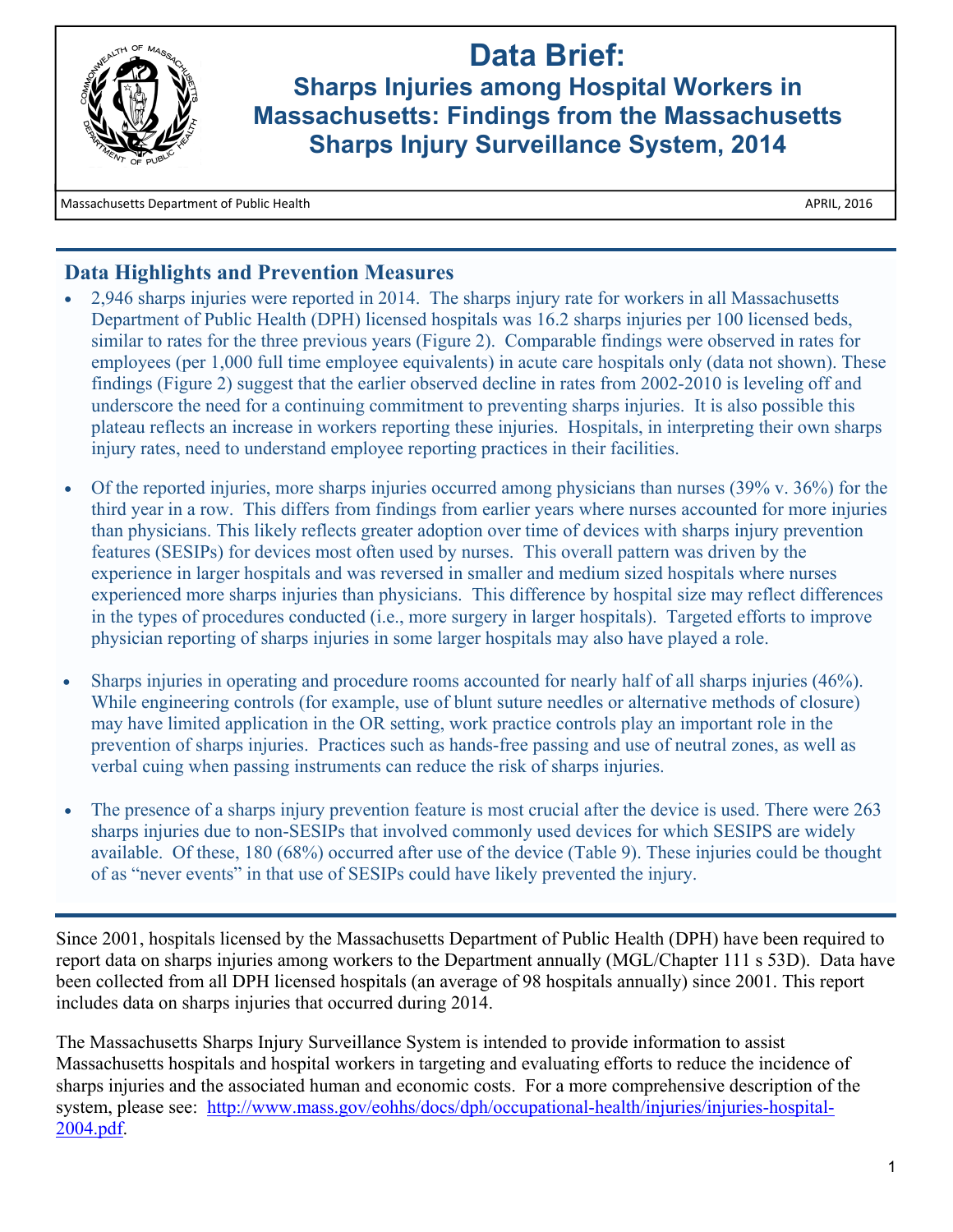### **Key Definitions**

**Sharps injury (also referred to as an exposure incident):** An exposure to blood or other potentially infectious materials as a result of an incident involving a contaminated sharp device that pierces the skin or mucous membranes. An injury with a clean sharp or device (before use) through contaminated gloves or other contaminated mediums is also considered a sharps injury. An injury involving a clean device without any contact with infectious materials is not considered an exposure incident.

**Sharps device:** Any object that can penetrate the skin or any part of the body and result in an exposure incident, including but not limited to needle devices, scalpels, lancets, broken glass, and broken capillary tubes.

**Population under surveillance:** All health care workers in acute and non-acute care hospitals licensed by DPH, as well as any satellite units (e.g., ambulatory care centers) operating under a hospital license.

**Surveillance Period:** Calendar year 2014.

**Sharps injury rates:** Sharps injury rates indicate the probability or risk of a worker sustaining a sharps injury within the surveillance period. Numbers are the counts of sharps injuries. A large hospital may have many workers who sustain sharps injuries but the rate of injury may be low. Conversely, in a smaller hospital, relatively few workers may sustain sharps injuries but the risk may be high. Both rates and numbers of injuries must be considered when targeting and evaluating prevention efforts. The rates presented in this report were calculated by dividing the number of sharps injuries among all workers by the number of licensed beds. Confidence intervals (CI) are presented for each rate. We modelled trends in annual rates using both negative binomial and joinpoint regressions. Negative binomial regression was used to model the overall trends of these rates from 2002 to 2014. Joinpoint regression was used to identify any changes in the trends over the same period.

**Sharps with engineered sharps injury protections (SESIPs):** Needle devices and non-needle sharps used for withdrawing body fluids, accessing a vein or artery, or administering medications or other fluids, with built-in sharps injury prevention features or mechanisms that effectively reduce the risk of an exposure incident.

### **Findings**

|                                | Number of<br><b>Hospitals</b> | Number of<br>sharps injuries | Rate per 100<br>licensed beds | 95% CI       |
|--------------------------------|-------------------------------|------------------------------|-------------------------------|--------------|
| <b>Hospital size</b>           |                               |                              |                               |              |
| Small (< 100 licensed beds)    | 28                            | 172                          | 10.4                          | $8.9 - 11.8$ |
| Medium (101-300 licensed beds) | 53                            | 1101                         | 11.6                          | 11.0-12.3    |
| Large (>300 licensed beds)     | 14                            | 1673                         | 23.6                          | 22.6-24.6    |
| <b>Service Type</b>            |                               |                              |                               |              |
| Acute care                     | 76                            | 2,891                        | 18.7                          | 18.1-19.3    |
| Non-acute care*                | 19                            | 55                           | 2.0                           | $1.5 - 2.5$  |
| <b>Teaching Status</b>         |                               |                              |                               |              |
| Teaching                       | 18                            | 1832                         | 26.9                          | 25.9-28.0    |
| Non-teaching                   | 77                            | 1114                         | 9.7                           | $9.2 - 10.3$ |
| <b>Total</b>                   | 95                            | 2,946                        | 16.2                          | 15.6-16.7    |

**Table 1. Number and rate of sharps injuries among hospital workers by hospital characteristics, Massachusetts, 2014** 

\*Non-acute care hospitals include chronic care and rehabilitation facilities.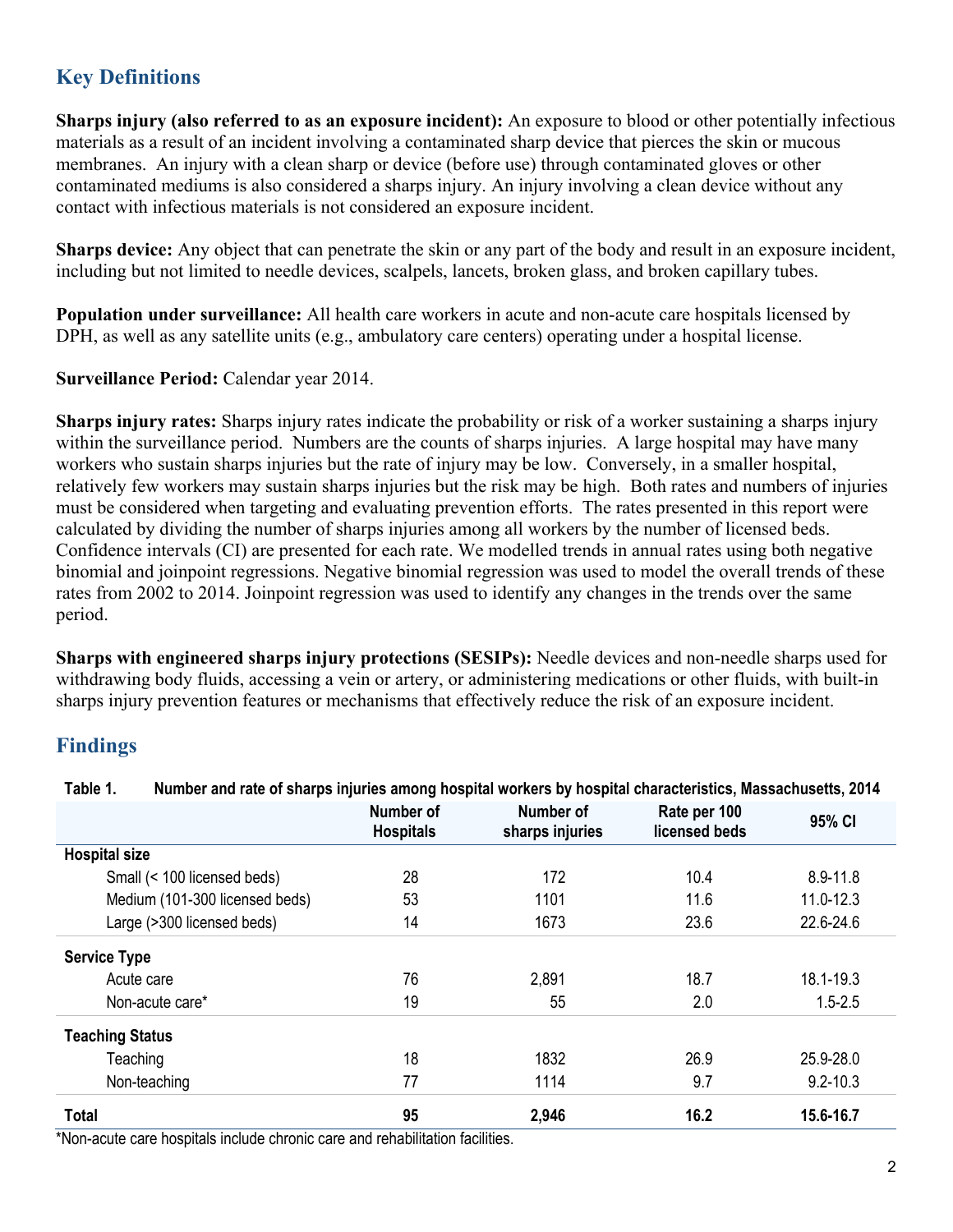

**Figure 1. Number and rate of sharps injuries per licensed beds among all workers in acute and non-acute care hospitals, Massachusetts, 2014** 



**Figure 2. Number and rate of sharps injuries per licensed beds among all workers in acute care hospitals only, Massachusetts, 2014** 



In acute care hospitals among both employees and non-employees from 2002 to 2014, there was a statistically significant ( $p \leq$ 0.05) decrease in the rate of sharp injuries from 2002 to 2014. During this period the rates of injuries decreased by 19.0% from 23.1 in 2002 to 18.7 in 2014. When using joinpoint, a statically significant ( $p \le 0.05$ ) leveling off was observed beginning in 2010.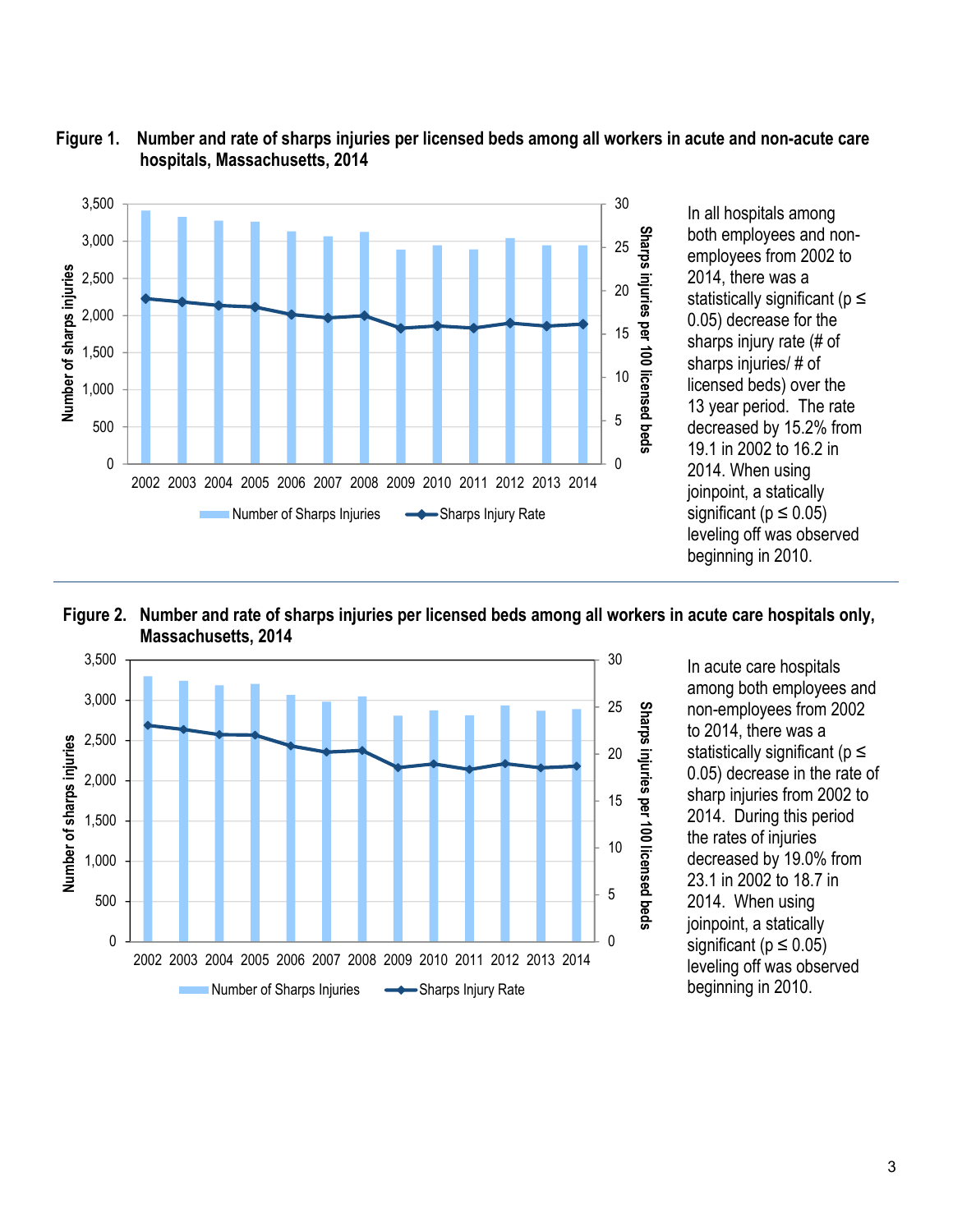| Massachusetts, 2014                   |                |                      |     |                |                |                      |       |                |
|---------------------------------------|----------------|----------------------|-----|----------------|----------------|----------------------|-------|----------------|
|                                       |                |                      |     |                |                | <b>Hospital Size</b> |       |                |
|                                       |                | <b>All Hospitals</b> |     | Small          |                | Medium               |       | Large          |
|                                       |                | 95 hospitals         |     | 28 hospitals   |                | 53 hospitals         |       | 14 hospitals   |
|                                       | N              | $\%$                 | N   | $\%$           | N              | $\%$                 | N     | $\%$           |
| Work status of injured worker         | 2,946          | 100                  | 172 | 100            | 1,101          | 100                  | 1,673 | 100            |
| Employee                              | 2,464          | 84                   | 156 | 91             | 896            | 81                   | 1,412 | 84             |
| Non-Employee Practitioner             | 384            | 13                   | 7   | 4              | 159            | 14                   | 218   | 13             |
| <b>Student</b>                        | 78             | 3                    | 4   | $\overline{2}$ | 33             | 3                    | 41    | $\overline{2}$ |
| Temporary / Contract Worker           | 18             |                      | 4   | $\overline{2}$ | 13             |                      |       | <1             |
| Other / Unknown / Not answered        | $\overline{2}$ | $<$ 1                | 1   | 1              | 0              | 0                    |       | <1             |
| Occupation                            | 2,946          | 100                  | 172 | 100            | 1,101          | 100                  | 1,673 | 100            |
| Physician                             | 1,159          | 39                   | 51  | 30             | 305            | 28                   | 803   | 48             |
| <b>Nurse</b>                          | 1,069          | 36                   | 71  | 41             | 439            | 40                   | 559   | 33             |
| Technician                            | 468            | 16                   | 37  | 22             | 242            | 22                   | 189   | 11             |
| <b>Support Services</b>               | 123            | 4                    | 7   | 4              | 49             | 4                    | 67    | 4              |
| <b>Dental Staff</b>                   | 13             | $<$ 1                | 1   | 1              | 3              | $<$ 1                | 9     | 1              |
| <b>Other Medical Staff</b>            | 72             | $\overline{2}$       | 4   | $\overline{2}$ | 42             | 4                    | 26    | $\overline{2}$ |
| Other / Unknown / Not answered        | 42             | 1                    | 1   | 1              | 21             | 2                    | 20    | 1              |
| Department where injury occurred      | 2,946          | 100                  | 172 | 100            | 1,101          | 100                  | 1,673 | 100            |
| Operating and Procedure Rooms         | 1,365          | 46                   | 73  | 42             | 462            | 42                   | 830   | 50             |
| <b>Inpatient Units</b>                | 579            | 20                   | 33  | 19             | 273            | 25                   | 273   | 16             |
| <b>Emergency Department</b>           | 291            | 10                   | 25  | 15             | 126            | 11                   | 140   | 8              |
| <b>Intensive Care Units</b>           | 228            | 8                    | 6   | 3              | 60             | 5                    | 162   | 10             |
| Outpatient areas                      | 201            | 7                    | 15  | 9              | 72             | 7                    | 114   | 7              |
| Laboratories                          | 101            | 3                    | 8   | 5              | 35             | 3                    | 58    | 3              |
| Other / Unknown / Not answered        | 181            | 6                    | 12  | $\overline{7}$ | 73             | $\overline{7}$       | 96    | 6              |
| Device involved in the injury         | 2,946          | 100                  | 172 | 100            | 1,101          | 100                  | 1,673 | 100            |
| Hypodermic needle/syringe             | 982            | 33                   | 61  | 35             | 397            | 36                   | 524   | 31             |
| Suture needle                         | 672            | 23                   | 22  | 13             | 214            | 19                   | 436   | 26             |
| Other hollow bore needle              | 298            | 10                   | 18  | 10             | 91             | 8                    | 189   | 11             |
| Scalpel blade                         | 226            | 8                    | 10  | 6              | 78             | 7                    | 138   | 8              |
| Winged steel needle                   | 212            | 7                    | 17  | 10             | 110            | 10                   | 85    | 5              |
| Vacuum tube collection holder/needle  | 70             | 2                    | 5   | 3              | 45             | 4                    | 20    |                |
| Glass                                 | 37             |                      | 1   |                | 10             |                      | 26    | 2              |
| Other / Unknown / Not answered        | 449            | 15                   | 38  | 22             | 156            | 14                   | 255   | 15             |
| Procedure for which the device was    | 2,946          | 100                  | 172 | 100            | 1,101          | 100                  | 1,673 | 100            |
| Injection                             | 841            | 29                   | 46  | 27             | 329            | 30                   | 466   | 28             |
| Suturing                              | 685            | 23                   | 28  | 16             | 214            | 19                   | 443   | 26             |
| Blood procedures                      | 381            | 13                   | 27  | 16             | 190            | 17                   | 164   | 10             |
| Making the incision                   | 311            | 11                   | 20  | 12             | 115            | 10                   | 176   | 11             |
| Line procedures                       | 296            | 10                   | 18  | 10             | 97             | 9                    | 181   | 11             |
| To obtain body fluid or tissue sample | 63             | 2                    | 8   | 5              | 27             | $\overline{2}$       | 28    | $\overline{2}$ |
| Dental procedures                     | 12             | <1                   | 0   | 0              | $\overline{2}$ | <1                   | 10    | 1              |
|                                       |                |                      |     |                |                |                      |       |                |

Other / Unknown / Not answered 357 12 25 15 127 12 205 12

#### **Table 2. Sharps injuries among hospital workers by worker and incident characteristics by hospital size, Massachusetts, 2014**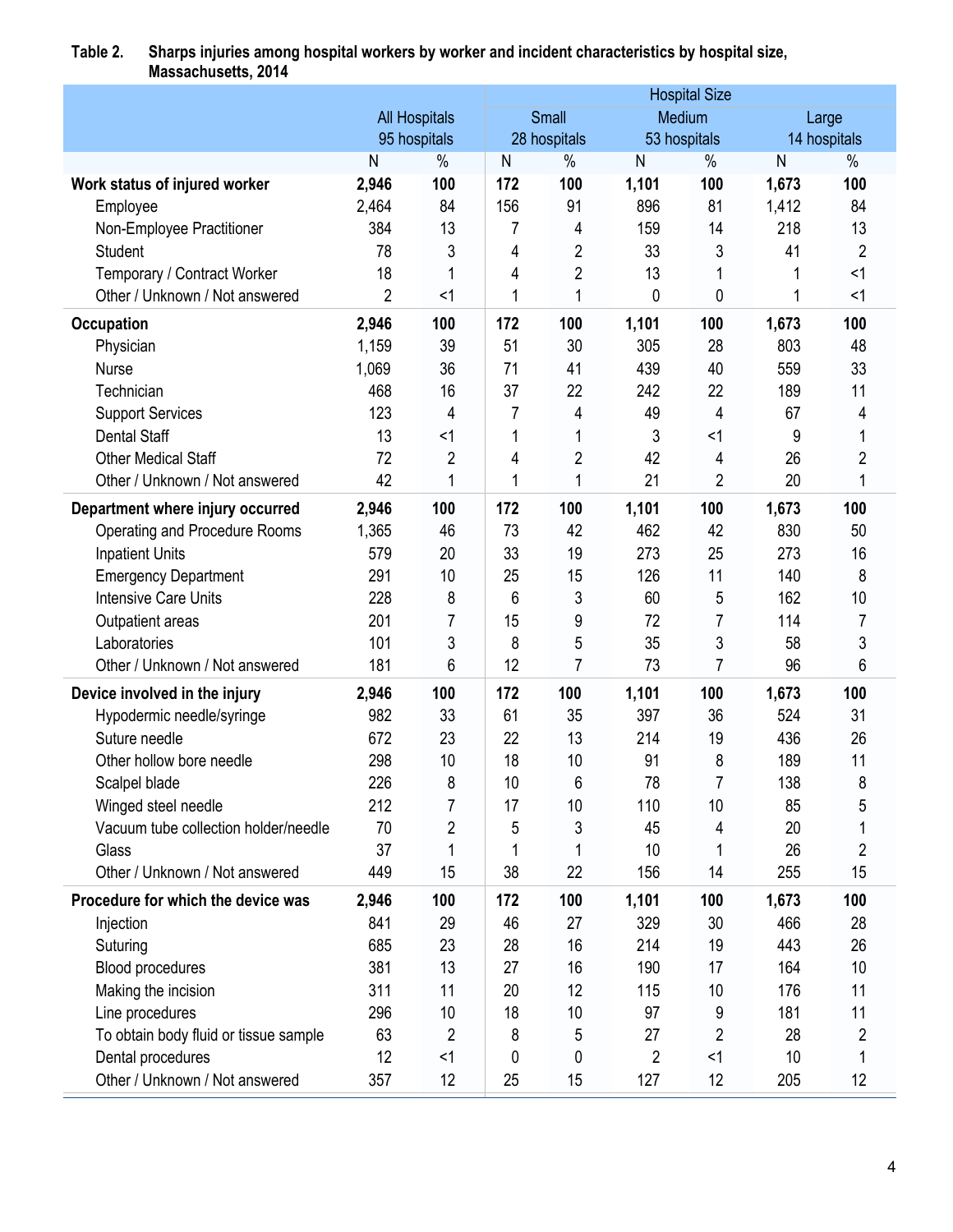**Table 3. Sharps injuries among hospital workers by occupation by hollow bore device, Massachusetts, 2014** 

|                           |       |              |     |                   |     | <b>Hollow Bore</b>  |    |                       |     |                     |
|---------------------------|-------|--------------|-----|-------------------|-----|---------------------|----|-----------------------|-----|---------------------|
| <b>Occupation</b>         |       | <b>Total</b> |     | <b>Hypodermic</b> |     | <b>Winged-Steel</b> |    | <b>Vacuum Tube</b>    |     | <b>Other Hollow</b> |
|                           |       |              |     | <b>Needle</b>     |     | <b>Needle</b>       |    | <b>Collection Set</b> |     | <b>Bore</b>         |
|                           | N     | $\%$         | Ν   | $\frac{0}{0}$     | N   | $\%$                | Ν  | $\%$                  | N   | $\%$                |
| <b>Nurse</b>              | 839   | 100          | 569 | 68                | 90  | 11                  | 20 | $\overline{2}$        | 160 | 19                  |
| Physician                 | 350   | 100          | 253 | 72                | 5   |                     | 3  |                       | 89  | 25                  |
| <b>Technician</b>         | 247   | 100          | 98  | 40                | 84  | 34                  | 40 | 16                    | 25  | 10                  |
| <b>Support Services</b>   | 47    | 100          | 28  | 60                | 4   | 9                   | 2  | 4                     | 13  | 28                  |
| All others / Not answered | 79    | 100          | 34  | 43                | 29  | 37                  | 5  | 6                     | 11  | 14                  |
| <b>Total</b>              | 1,562 | 100          | 982 | 63                | 212 | 14                  | 70 | 4                     | 298 | 19                  |

## **Table 4. Sharps injuries among hospital workers by occupation by solid bore device, Massachusetts, 2014**

| <b>Occupation</b>         | <b>Total</b> |      |     | <b>Suture Needle</b> |     | <b>Scalpel</b> |    | <b>Glass</b> |     | Other/<br><b>Unknown</b> |
|---------------------------|--------------|------|-----|----------------------|-----|----------------|----|--------------|-----|--------------------------|
|                           | N            | $\%$ | N   | $\%$                 | Ν   | $\%$           | Ν  | $\%$         | Ν   | $\%$                     |
| Physician                 | 809          | 100  | 493 | 61                   | 139 | 17             | 5  |              | 172 | 21                       |
| <b>Nurse</b>              | 230          | 100  | 82  | 36                   | 33  | 14             | 14 | 6            | 101 | 44                       |
| <b>Technician</b>         | 221          | 100  | 82  | 37                   | 46  | 21             | 15 |              | 78  | 35                       |
| <b>Support Services</b>   | 76           | 100  | 6   | 8                    | 3   | 4              | 0  | 0            | 67  | 88                       |
| All others / Not answered | 48           | 100  | 9   | 19                   | 5   | 10             | 3  | 6            | 31  | 65                       |
| <b>Total</b>              | 1,384        | 100  | 672 | 49                   | 226 | 16             | 37 | 3            | 449 | 32                       |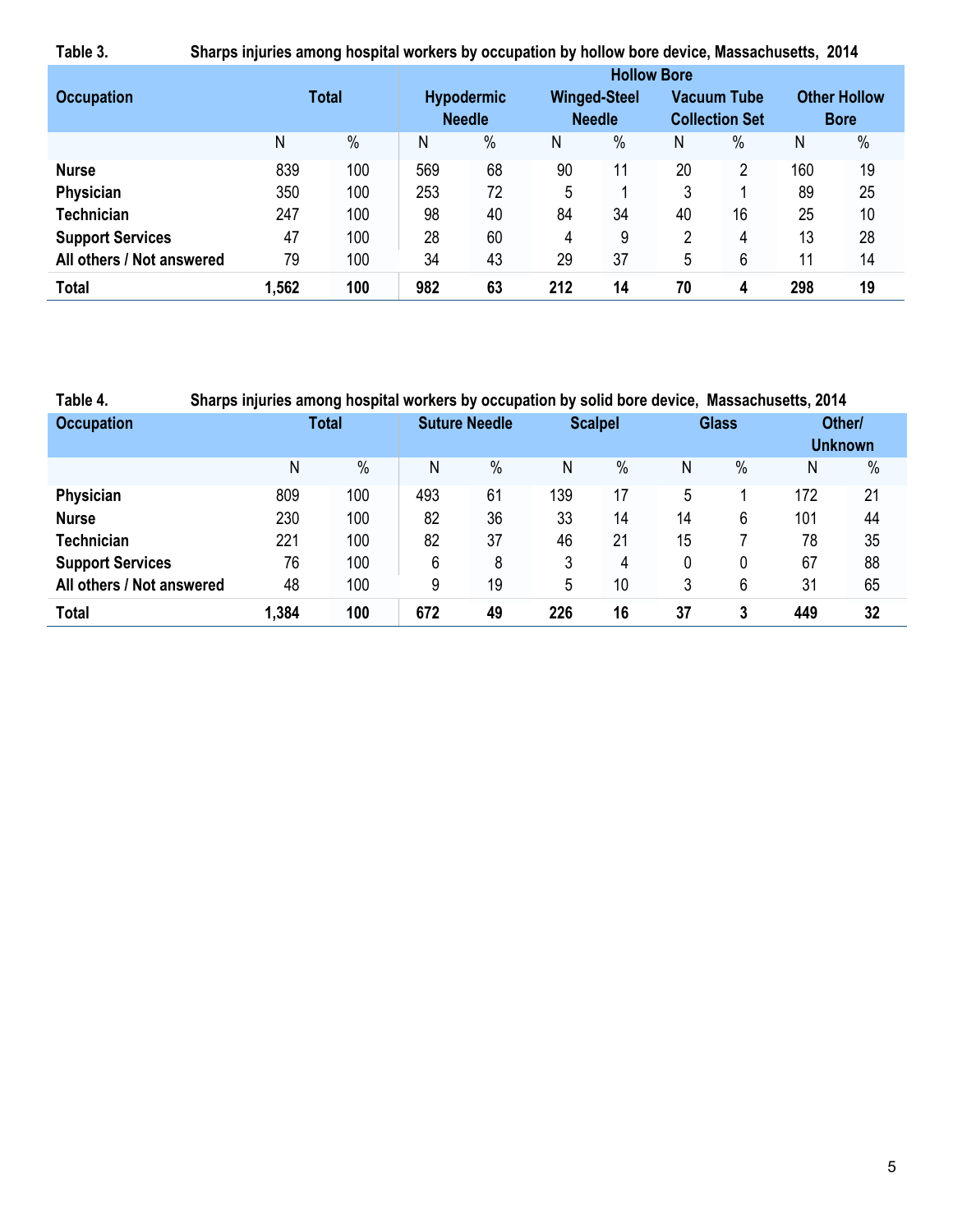#### **Table 5. Sharps injuries among hospitals workers by SESIP by hospital size: all devices and excluding suture needles, Massachusetts, 2014**

|                                  |       |                      | Hospital Size <sup>^</sup> |              |       |              |       |              |  |  |
|----------------------------------|-------|----------------------|----------------------------|--------------|-------|--------------|-------|--------------|--|--|
|                                  |       | <b>All Hospitals</b> |                            | Small        |       | Medium       |       | Large        |  |  |
|                                  |       | 95 hospitals         |                            | 28 hospitals |       | 53 hospitals |       | 14 hospitals |  |  |
| <b>Sharps Injury Protections</b> | N     | $\%$                 | Ν                          | $\%$         | N     | $\%$         | N     | $\%$         |  |  |
| <b>All devices</b>               | 2,946 | 100                  | 172                        | 100          | 1,101 | 100          | 1,673 | 100          |  |  |
| <b>SESIP</b>                     | 1,326 | 45                   | 69                         | 40           | 589   | 53           | 668   | 40           |  |  |
| Non-SESIP                        | 1,520 | 52                   | 94                         | 55           | 470   | 43           | 956   | 57           |  |  |
| Unknown/Not answered             | 100   | 3                    | 9                          | 5            | 42    | 4            | 49    | 3            |  |  |
| Devices excluding suture needles | 2,274 | 100                  | 150                        | 100          | 887   | 100          | 1,237 | 100          |  |  |
| <b>SESIP</b>                     | 1,316 | 58                   | 69                         | 46           | 586   | 66           | 661   | 53           |  |  |
| Non-SESIP                        | 866   | 38                   | 72                         | 48           | 266   | 30           | 528   | 43           |  |  |
| Unknown/Not answered             | 92    | 4                    | 9                          | 6            | 35    | 4            | 48    | 4            |  |  |

^Hospital size: small= <100 licensed beds; medium=101-300 licensed beds; large=>300 licensed beds



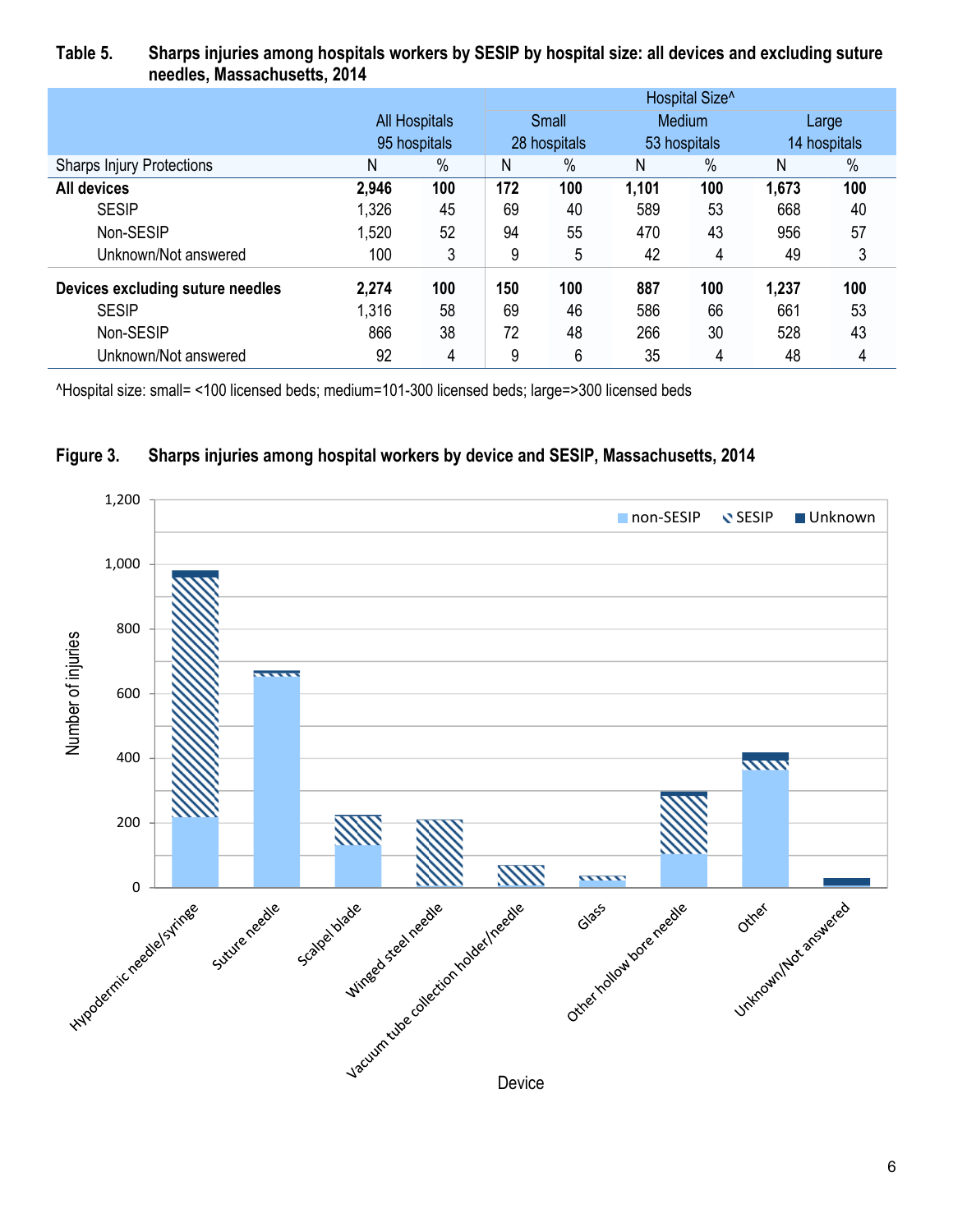| Procedure                              |       | Total         |       | <b>SESIP</b> |       | Non-SESIP |                | <b>Unknown</b> |
|----------------------------------------|-------|---------------|-------|--------------|-------|-----------|----------------|----------------|
|                                        | N     | $\frac{0}{0}$ | N     | $\%$         | N     | $\%$      | N              | $\%$           |
| <b>Injection procedures</b>            |       |               |       |              |       |           |                |                |
| Subcutaneous injection                 | 625   | 21            | 484   | 37           | 133   | 9         | 8              | 8              |
| Intramuscular injection                | 94    | 3             | 81    | 6            | 13    |           | 0              | 0              |
| Other injections                       | 122   | 4             | 72    | 5            | 45    | 3         | 5              | 5              |
| <b>Blood procedures</b>                |       |               |       |              |       |           |                |                |
| Percutaneous venous puncture           | 247   | 8             | 241   | 18           | 4     | $<$ 1     | $\overline{2}$ | $\overline{2}$ |
| Percutaneous arterial puncture         | 47    | 2             | 44    | 3            | 3     | <1        | 0              |                |
| Finger stick / Heel stick              | 43    |               | 19    |              | 19    |           | 5              | 5              |
| Other blood procedures                 | 44    |               | 19    | 1            | 24    | 2         |                |                |
| Line procedures                        |       |               |       |              |       |           |                |                |
| To insert peripheral IV/set up heparin | 99    | 3             | 89    | 7            | 10    |           | 0              | 0              |
| To insert central line                 | 33    |               | 18    |              | 13    |           | $\overline{2}$ | $\overline{2}$ |
| Other line procedures                  | 164   | 6             | 100   | 8            | 61    | 4         | 3              | 3              |
| Other procedures                       | 1,428 | 48            | 159   | 12           | 1,195 | 79        | 74             | 74             |
| Total                                  | 2,946 | 100           | 1,326 | 100          | 1,520 | 100       | 100            | 100            |

#### **Table 6. Sharps injuries among hospital workers by procedure and SESIP, Massachusetts, 2014**

**Table 7. Sharps injuries among hospitals workers involving devices included in prepackaged kits by hospital size, Massachusetts, 2014** 

|                                    |       |                      |     |              |       | Hospital Size <sup>^</sup> |       |              |
|------------------------------------|-------|----------------------|-----|--------------|-------|----------------------------|-------|--------------|
|                                    |       | <b>All Hospitals</b> |     | Small        |       | Medium                     | Large |              |
|                                    |       | 95 hospitals         |     | 28 hospitals |       | 53 hospitals               |       | 14 hospitals |
|                                    | N     | $\%$                 | N   | $\%$         | N     | $\%$                       | Ν     | $\%$         |
| Device included in prepackaged kit |       |                      |     |              |       |                            |       |              |
| Yes                                | 563   | 19                   | 26  | 15           | 256   | 23                         | 281   | 17           |
| No                                 | 2,257 | 77                   | 137 | 80           | 793   | 72                         | 1,327 | 79           |
| Unknown/Not answered               | 126   | 4                    | 9   | 5            | 52    | 5                          | 65    | 4            |
| Total                              | 2,946 | 100                  | 172 | 100          | 1,101 | 100                        | 1,673 | 100          |

^Hospital size: small <101 licensed beds; medium =101-300 licensed beds; large >300 licensed beds

#### **Figure 4. Sharps injuries among hospital workers involving devices from prepackaged kits by SESIP, Massachusetts, 2014**

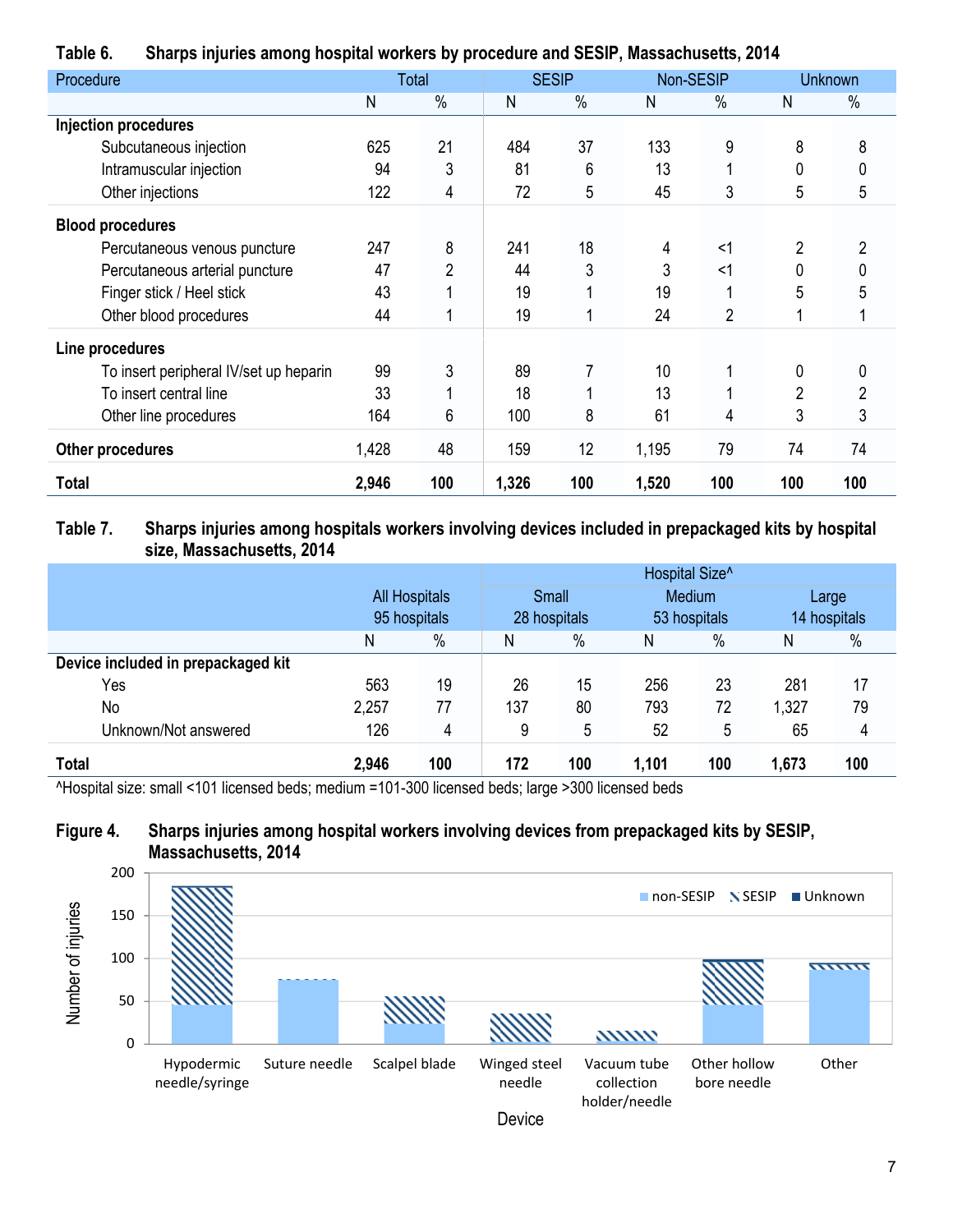|                                                     |                |                      |                |                |                | Hospital Size <sup>^</sup> |                |                |
|-----------------------------------------------------|----------------|----------------------|----------------|----------------|----------------|----------------------------|----------------|----------------|
|                                                     |                | <b>All Hospitals</b> |                | Small          |                | Medium                     |                | Large          |
|                                                     |                | 95 hospitals         |                | 28 hospitals   |                | 53 hospitals               |                | 14 hospitals   |
|                                                     | $\mathsf{N}$   | $\frac{0}{0}$        | $\mathsf{N}$   | $\%$           | $\overline{N}$ | $\frac{0}{6}$              | N              | $\%$           |
| Before use of the item                              | 48             | $\mathbf{2}$         | 3              | $\mathbf 2$    | 12             | 1                          | 33             | $\mathbf 2$    |
| During use of the item                              | 1,191          | 40                   | 53             | 31             | 399            | 36                         | 739            | 44             |
| Suturing                                            | 375            | 13                   | 13             | 8              | 89             | 8                          | 273            | 16             |
| Manipulate needle in patient                        | 262            | 9                    | 11             | 6              | 93             | 8                          | 158            | 9              |
| Patient moved and jarred device                     | 211            | $\overline{7}$       | 9              | 5              | 100            | 9                          | 102            | 6              |
| Handle/pass equipment                               | 148            | 5                    | 6              | 3              | 49             | 4                          | 93             | 6              |
| Collision with worker or sharp                      | 25             | 1                    | 1              | 1              | 12             | 1                          | 12             | 1              |
| Access IV line                                      | 20             | 1                    | 1              | 1              | $\overline{7}$ | 1                          | 12             | 1              |
| Recap needle                                        | $\overline{2}$ | $<$ 1                | $\overline{2}$ | 1              | $\pmb{0}$      | 0                          | $\pmb{0}$      | 0              |
| Other / Unknown / Nonclassifiable                   | 148            | 5                    | 10             | 6              | 49             | 4                          | 89             | 5              |
| After use, before disposal                          | 1,192          | 40                   | 88             | 51             | 478            | 43                         | 626            | 37             |
| Activating injury protection mechanism              | 300            | 10                   | 14             | 8              | 144            | 13                         | 142            | 8              |
| Collision with worker or sharp                      | 260            | 9                    | 33             | 19             | 97             | 9                          | 130            | 8              |
| During clean-up                                     | 179            | 6                    | 12             | $\overline{7}$ | 60             | 5                          | 107            | 6              |
| Handle/pass equipment                               | 161            | 5                    | $\overline{7}$ | 4              | 65             | 6                          | 89             | 5              |
| Recap needle                                        | 105            | $\overline{4}$       | 11             | 6              | 32             | 3                          | 62             | 4              |
| Sharps injury prevention mechanism<br>not activated | 94             | 3                    | 5              | 3              | 37             | 3                          | 52             | 3              |
| Device malfunction                                  | 33             | 1                    | $\overline{2}$ | 1              | 19             | $\overline{2}$             | 12             |                |
| Improper disposal                                   | 32             |                      | 3              | $\overline{c}$ | 17             | $\overline{2}$             | 12             | 1              |
| Other / Unknown / Nonclassifiable                   | 28             | 1                    | $\mathbf{1}$   | 1              | $\overline{7}$ | $\mathbf{1}$               | 20             | 1              |
| During or after disposal of item                    | 365            | 12                   | 23             | 13             | 148            | 13                         | 194            | 12             |
| During sharps disposal                              | 191            | 6                    | 12             | 7              | 81             | 7                          | 98             | 6              |
| Improper Disposal                                   | 112            | 4                    | 8              | 5              | 42             | 4                          | 62             | 4              |
| Collision with worker or sharp                      | 47             | $\overline{2}$       | 3              | $\overline{2}$ | 15             | 1                          | 29             | $\overline{c}$ |
| Sharps injury prevention mechanism<br>not activated | 9              | $<$ 1                | $\mathbf 0$    | $\mathbf 0$    | $\overline{7}$ | $\mathbf{1}$               | $\overline{2}$ | <1             |
| Other / Unknown / Nonclassifiable                   | 6              | $<$ 1                | 0              | 0              | 3              | <1                         | 3              | <1             |
| Unknown / Not answered / Nonclassifiable            | 150            | 5                    | 5              | 3              | 64             | 6                          | 81             | 5              |
| <b>Total</b>                                        | 2,946          | 100                  | 172            | 100            | 1,101          | 100                        | 1,673          | 100            |

#### **Table 8. Sharps injuries among hospital workers by when and how the injury occurred, Massachusetts, 2014**

^Hospital size: small<100 licensed beds; medium 101-300 licensed beds; large >300 licensed beds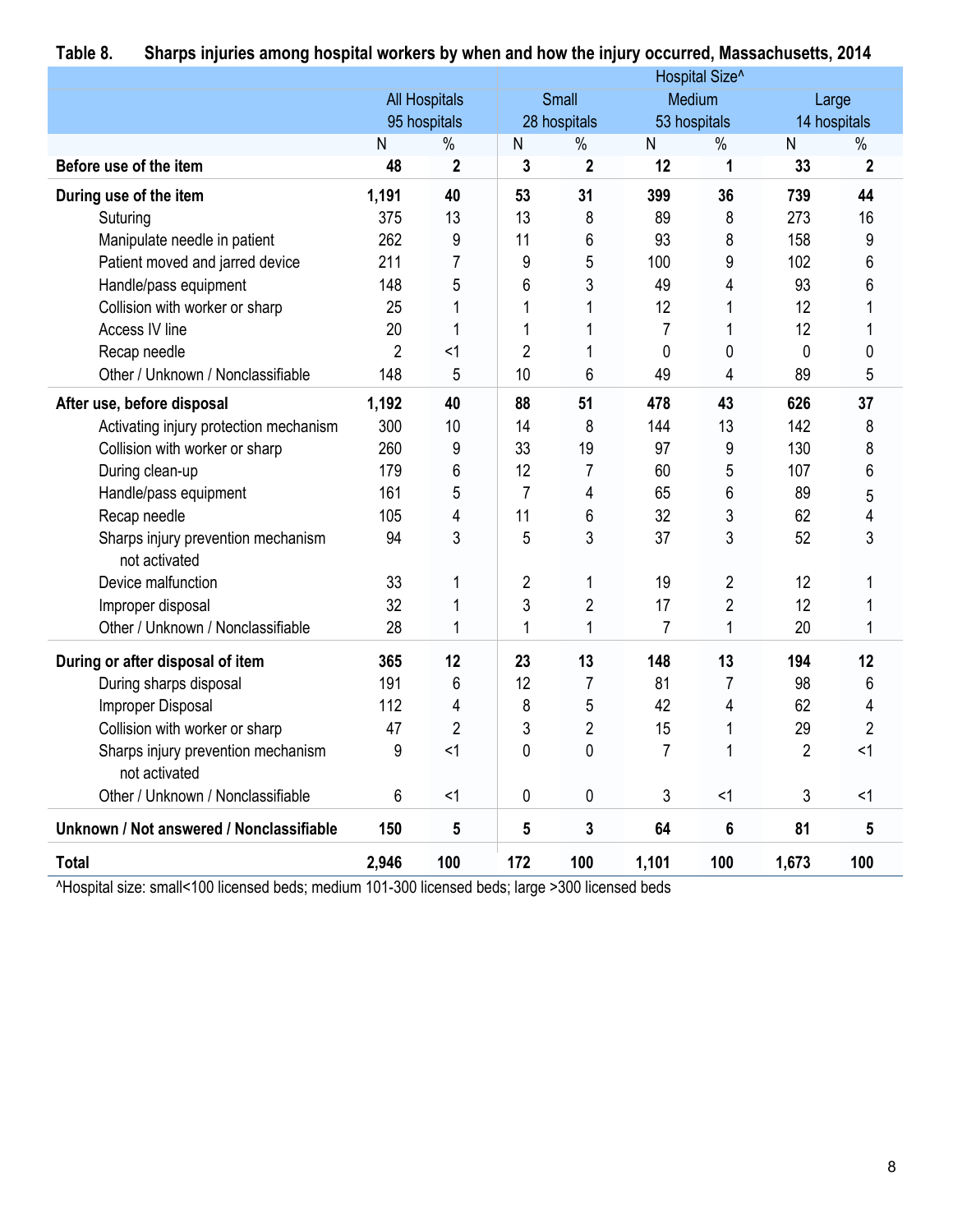**Table 9. Sharps injuries involving select devices without sharps injury prevention features but for which SESIPs are widely available, by when the injury occurred, Massachusetts, 2014** 

|                  |     |              |   |                                 |    |                   |     | <b>When the Injury Occurred</b>       |    |                                     |   |                              |
|------------------|-----|--------------|---|---------------------------------|----|-------------------|-----|---------------------------------------|----|-------------------------------------|---|------------------------------|
| <b>Device</b>    |     | <b>Total</b> |   | <b>Before use</b><br><b>use</b> |    | <b>During use</b> |     | After use.<br><b>Before Disposal*</b> |    | <b>During or after</b><br>Disposal* |   | Unknown/<br>Non-classifiable |
|                  | Ν   | $\%$         | Ν | $\%$                            | Ν  | $\frac{0}{0}$     | Ν   | $\%$                                  | Ν  | $\%$                                | Ν | $\%$                         |
| Hypodermic       | 219 | 100          | 3 |                                 | 58 | 26                | 116 | 53                                    | 36 | 16                                  | 6 | 2                            |
| <b>IV Stylet</b> | 29  | 100          |   | 0                               | 11 | 38                | 9   | 31                                    | 8  | 28                                  |   | 3                            |
| Vacuum Tube      | 8   | 100          |   | 0                               |    | 13                | 3   | 38                                    |    | 38                                  |   | 13                           |
| Winged-Steele    |     | 100          |   | 0                               |    | 29                | 2   | 29                                    | 3  | 43                                  |   |                              |
| <b>Total</b>     | 263 | 100          | າ |                                 | 72 | 27                | 130 | 49                                    | 50 | 19                                  | 8 | 3                            |

\*SESIPs offer protection during the period after use. Injuries presented in this table that occurred after use (n=180) can be considered "never events" – events that could have been prevented with the use of SESIPS.

#### **Table 10. Sharps injuries among hospital workers by occupation (detailed), Massachusetts, 2014**

|                             | N     | $\%$           |                            | N              | $\%$           |
|-----------------------------|-------|----------------|----------------------------|----------------|----------------|
| Physician                   | 1,159 | 39             | <b>Support Services</b>    | 123            | 4              |
| Intern/Resident             | 468   | 16             | Housekeeper                | 70             | $\overline{2}$ |
| <b>MD</b>                   | 290   | 10             | Central supply             | 46             | $\overline{2}$ |
| Fellow                      | 115   | 4              | Attendant/orderly          | 3              | $<$ 1          |
| Surgeon                     | 89    | 3              | Maintenance                | 1              | $<$ 1          |
| Physician Assistant         | 81    | 3              | Safety/security            | 1              | $<$ 1          |
| <b>Medical Student</b>      | 64    | $\overline{2}$ | Other ancillary staff      | $\overline{2}$ | $<$ 1          |
| Anesthesiologist            | 41    | 1              |                            |                |                |
| Radiologist                 | 11    | $<$ 1          | <b>Other Medical Staff</b> | 72             | $\mathbf 2$    |
|                             |       |                | Medical assistant          | 66             | $\overline{2}$ |
| <b>Nurse</b>                | 1,069 | 36             | Other medical staff        | 6              | <1             |
| RN or LPN                   | 921   | 31             |                            |                |                |
| Nurse assistant             | 48    | $\overline{2}$ |                            |                |                |
| Nursing practitioner        | 35    | 1              | <b>Dental Staff</b>        | 13             | $\leq$ 1       |
| Patient care technician     | 23    | 1              | Dental assistant/tech      | 5              | $<$ 1          |
| Nurse anesthetist           | 21    |                | Dentist                    | 5              | <1             |
| Nurse midwife               | 10    | $<$ 1          | Dental hygienist           | 3              | $1$            |
| Nursing student             | 10    | $<$ 1          |                            |                |                |
| Home health aide            | 1     | <1             |                            |                |                |
| <b>Technician</b>           | 468   | 16             | <b>Other</b>               | 42             | 1              |
| OR/Surgical technician      | 205   | $\overline{7}$ | Pharmacist                 | 6              | $<$ 1          |
| Phlebotomist                | 104   | 4              | Counselor/social worker    | 5              | $<$ 1          |
| Radiologic technician       | 33    | 1              | EMT/paramedic              | 4              | $<$ 1          |
| Clinical lab technician     | 33    |                | Clerical/administrative    | 3              | $<$ 1          |
| Respiratory therapist/ Tech | 23    |                | Other student              | 22             | 1              |
| Hemodialysis technician     | 4     | $<$ 1          | Other                      | $\overline{2}$ | $<$ 1          |
| Morgue technician           | 3     | <1             |                            |                |                |
| Psychiatric technician      | 1     | <1             |                            |                |                |
| Other technician            | 62    | $\overline{2}$ |                            |                |                |
|                             |       |                | <b>Total</b>               | 2,946          | 100            |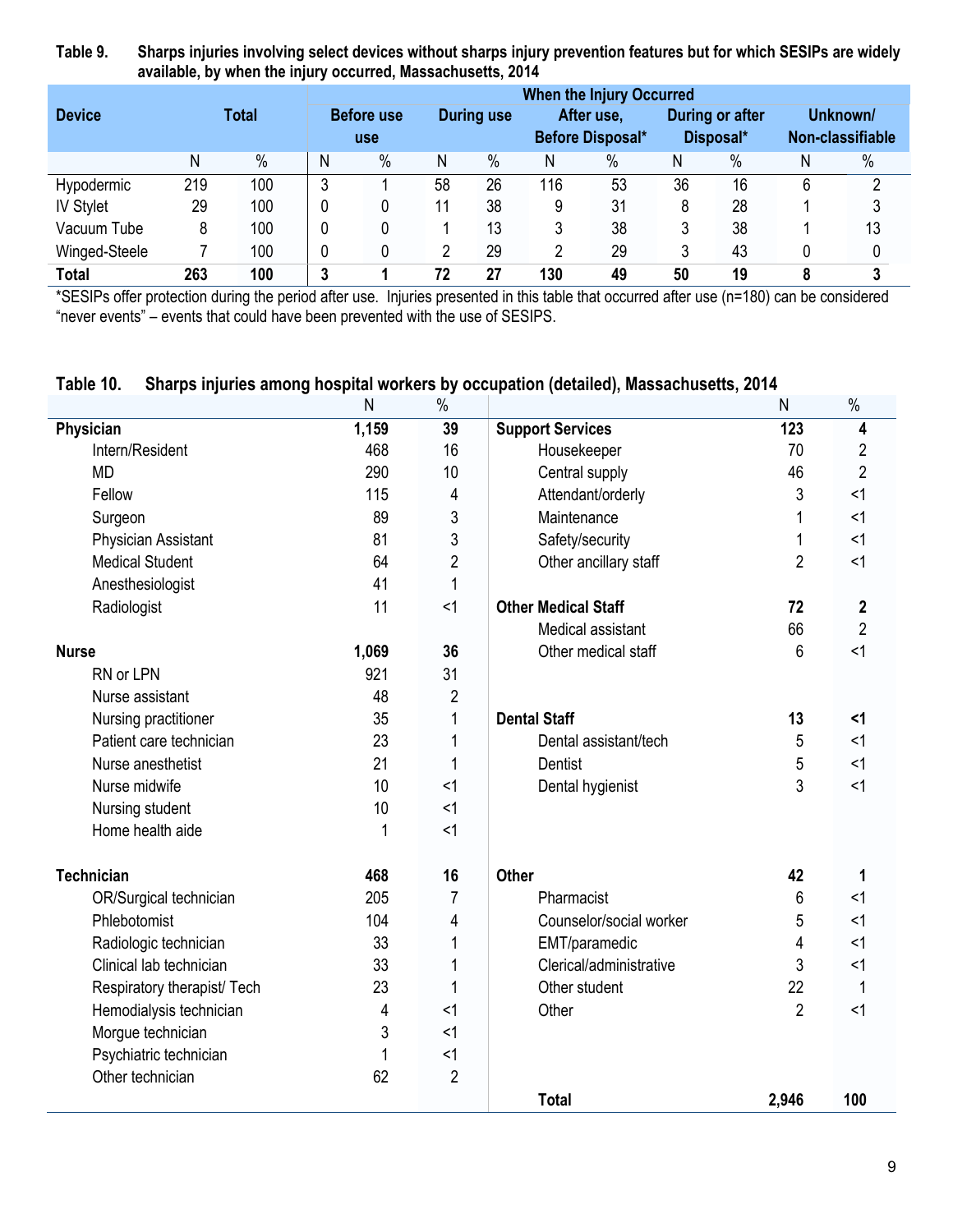#### **Table 11. Sharps injuries among hospital workers by department (detailed), Massachusetts, 2014**

|                                      | N     | $\%$           |                         | ${\sf N}$ | $\%$           |
|--------------------------------------|-------|----------------|-------------------------|-----------|----------------|
| <b>Operating and Procedure Rooms</b> | 1,365 | 46             | Laboratory              | 101       | 3              |
| Operating room                       | 1,015 | 34             | Histology/pathology     | 35        |                |
| Labor and delivery                   | 105   | 4              | Microbiology            | 6         | $<$ 1          |
| Radiology                            | 91    | 3              | Morgue/autopsy room     | 5         | $<$ 1          |
| Cardiac catheterization laboratory   | 64    | $\overline{2}$ | Blood bank              | 4         | $<$ 1          |
| Hematology/oncology                  | 32    | 1              | Clinical chemistry      | 3         | <1             |
| Phlebotomy room                      | 27    | 1              | Other laboratory        | 35        | $\mathbf 1$    |
| Endoscopy/bronchoscopy/cystoscopy    | 15    | 1              | Laboratory, unspecified | 13        | $<$ 1          |
| <b>Dialysis</b>                      | 10    | $<$ 1          |                         |           |                |
| Other procedure room                 | 1     | <1             |                         |           |                |
| Procedure room, unspecified          | 5     | $<$ 1          | <b>Other Areas</b>      | 181       | 6              |
|                                      |       |                | Central sterile supply  | 52        | $\overline{c}$ |
| Inpatient Units, other than ICU      | 579   | 20             | Dermatology             | 35        | 1              |
| Medical/surgical ward                | 500   | 17             | Exam room               | 18        | 1              |
| Psychiatry ward                      | 23    | 1              | Rehabilitation unit     | 17        | 1              |
| Pediatrics                           | 22    | 1              | Long term care          | 11        | $<$ 1          |
| Obstetrics/gynecology                | 17    | 1              | Pain clinic             | 11        | $<$ 1          |
| Nursery                              | 11    | $<$ 1          | Anesthesia              | 6         | $<$ 1          |
| Patient room, ward unspecified       | 6     | <1             | Pharmacy                | 5         | $<$ 1          |
|                                      |       |                | Detox unit              | 4         | <1             |
| <b>Emergency Department</b>          | 291   | 10             | Hospital grounds        | 4         | $<$ 1          |
|                                      |       |                | Central trash area      | 3         | <1             |
| <b>Intensive Care Units</b>          | 228   | 8              | <b>Other Location</b>   | 15        | 1              |
| Intensive care unit                  | 208   | $\overline{7}$ |                         |           |                |
| Post anesthesia care unit            | 20    | $\mathbf{1}$   |                         |           |                |
|                                      |       |                |                         |           |                |
| <b>Outpatient Areas</b>              | 201   | $\overline{7}$ |                         |           |                |
| Ambulatory care clinic               | 102   | 3              |                         |           |                |
| Physician's office                   | 20    |                |                         |           |                |
| Dental clinic                        | 19    | 1              |                         |           |                |
| Home health visit                    | 10    | <1             |                         |           |                |
| Other outpatient areas               | 50    | $\overline{2}$ |                         |           |                |
|                                      |       |                |                         |           |                |
|                                      |       |                | <b>Total</b>            | 2,946     | 100            |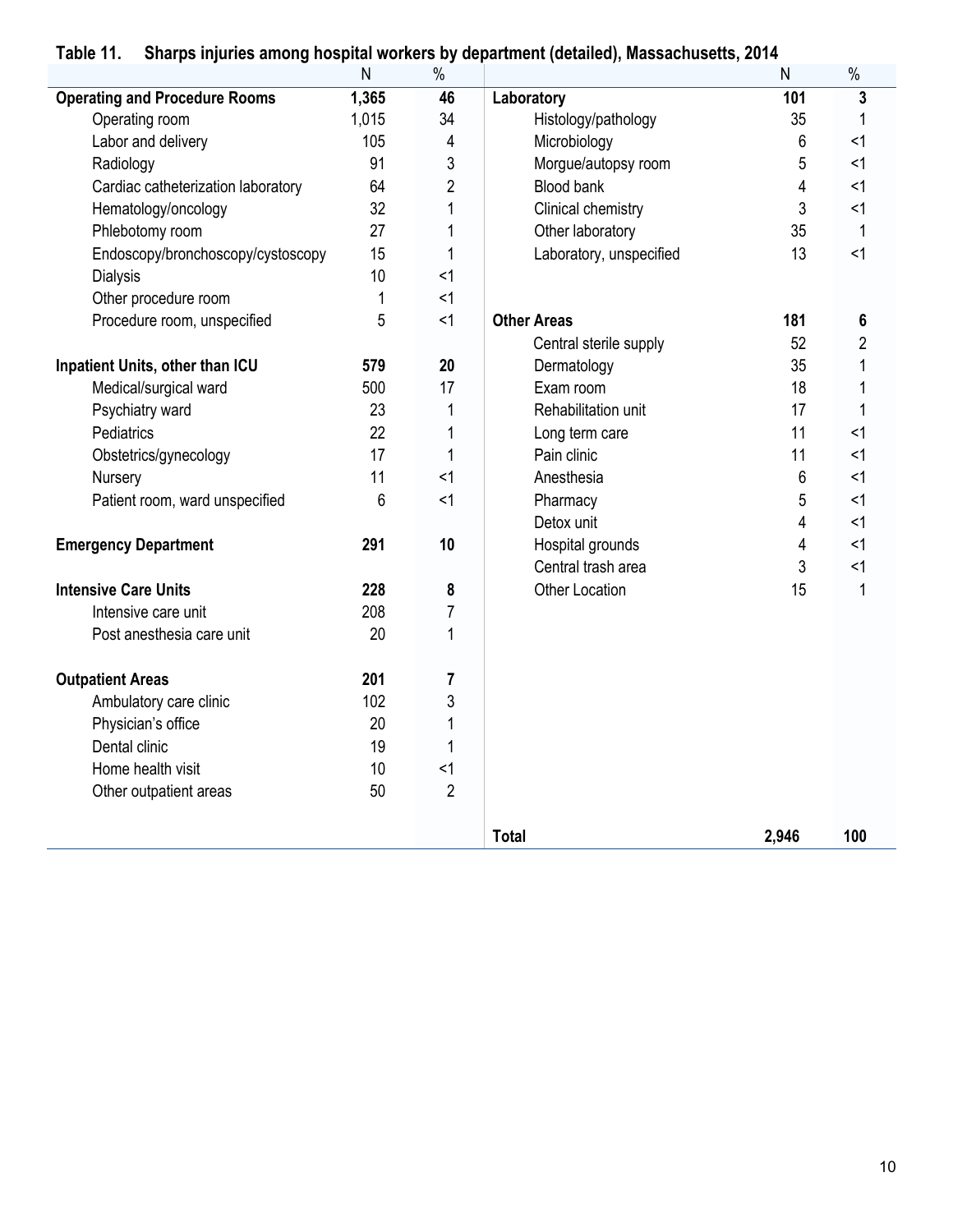#### **Table 12. Sharps injuries among hospital workers by device (detailed), Massachusetts, 2014**

|                                                           | N   | $\%$             |                                      | ${\sf N}$      | %              |
|-----------------------------------------------------------|-----|------------------|--------------------------------------|----------------|----------------|
| Hypodermic needles/syringe (hollow bore)                  | 982 | 33               | <b>Glass</b>                         | 37             |                |
| Hypodermic needle attached to a                           | 832 | 28               | Specimen / Test / Vacuum tube        | 21             |                |
| disposable syringe                                        |     |                  | Medication ampule / Vial / IV bottle | 4              | <1             |
| Unattached hypodermic needle                              | 53  | $\overline{2}$   | Slide                                | 4              | $<$ 1          |
| Prefilled cartridge syringe                               | 22  | 1                | Capillary tube                       |                | $<$ 1          |
| Hypodermic Needle Attached to a<br>non-disposable syringe | 11  | $<$ 1            | Other glass item                     | 7              | $<$ 1          |
| Hypodermic needle attached to IV                          | 7   | <1               |                                      |                |                |
| tubing                                                    |     |                  | <b>Dental Device or item</b>         | 15             | 1              |
| Hypodermic needle, unspecified                            | 57  | $\overline{2}$   | Dental bur                           | 5              | $<$ 1          |
|                                                           |     |                  | Dental explorer                      | 1              | $<$ 1          |
| <b>Suture Needle</b>                                      | 672 | 23               | Other dental device or item          | 9              | $<$ 1          |
| Curved suture needle                                      | 504 | 17               |                                      |                |                |
| Straight suture needle                                    | 38  | 1                | <b>Other</b>                         | 404            | 14             |
| Suture needle, unspecified                                | 130 | 4                | Lancet                               | 49             | 2              |
|                                                           |     |                  | Wire                                 | 45             | $\overline{2}$ |
| <b>Other Hollow Bore Needles</b>                          | 298 | 10               | Retractor                            | 43             |                |
| <b>IV Stylet</b>                                          | 136 | 5                | <b>Scissors</b>                      | 34             |                |
| <b>Huber Needle</b>                                       | 47  | 2                | Electrode                            | 31             |                |
| <b>Biopsy Needle</b>                                      | 23  |                  | Forceps                              | 20             |                |
| Spinal or epidural needle                                 | 21  |                  | Razor                                | 19             |                |
| Other type of hollow bore needle                          | 14  | <1               | Drill bit                            | 17             |                |
| Hollow bore needle, unspecified                           | 57  | $\overline{2}$   | Bovie electrocautery device          | 16             |                |
|                                                           |     |                  | Pin                                  | 15             |                |
| <b>Scalpel Blade</b>                                      | 226 | 8                | Bone cutter                          | 12             | <1             |
|                                                           |     |                  | Cutting blade other than scalpel     | 10             | $<$ 1          |
| <b>Winged Steel Needle</b>                                | 212 | 7                | Trocar                               | 8              | $<$ 1          |
| Winged Steel needle attached to a                         | 116 | 4                | Staple                               | 7              | $<$ 1          |
| vacuum tube collection holder                             |     |                  | Tenaculum                            | 3              | $<$ 1          |
| Winged Steele Needle                                      | 83  | 3                | Elevator                             |                | $<$ 1          |
| Winged Steele Needle attached to IV                       | 13  | $<$ 1            | Other needle                         | $\overline{7}$ | $<$ 1          |
| tubing                                                    |     |                  | Other Type of Sharp Object           | 64             | $\overline{2}$ |
|                                                           |     |                  | Needle, unspecified                  | 3              | <1             |
| <b>Vacuum Tube Collection Holder/Needle</b>               | 70  | $\boldsymbol{2}$ |                                      |                |                |
| Vacuum tube collection holder/needle                      | 47  | $\sqrt{2}$       | <b>Unknown/Not Answered</b>          | 30             | 1              |
| Phlebotomy needle (other than winged                      | 23  | 1                |                                      |                |                |
| steel needle)                                             |     |                  | <b>Total</b>                         | 2,946          | 100            |
|                                                           |     |                  |                                      |                |                |